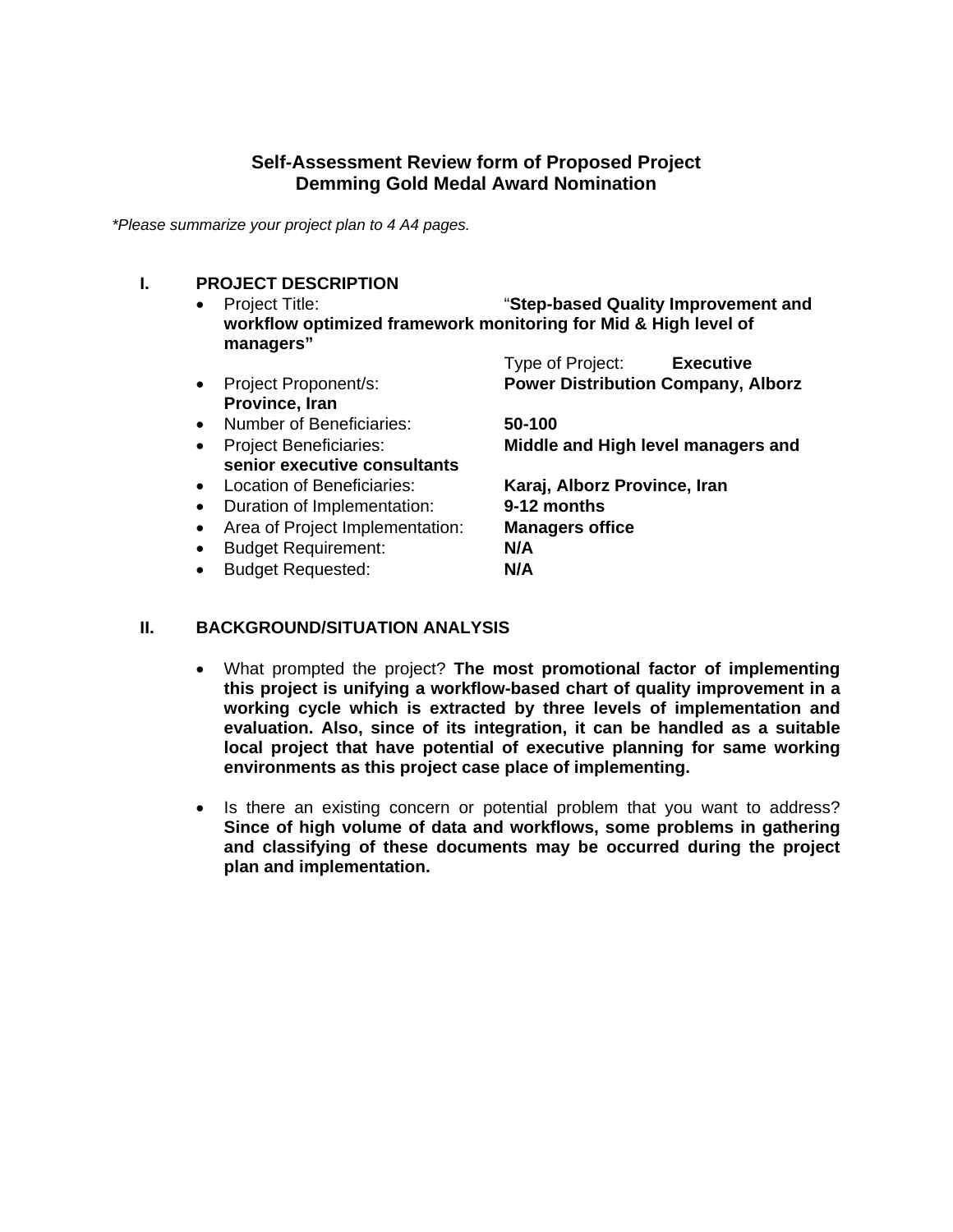# **III. PROJECT OBJECTIVES**

| -91 9996911769                                                         |                                                                     |  |
|------------------------------------------------------------------------|---------------------------------------------------------------------|--|
| <b>OBJECTIVES</b>                                                      |                                                                     |  |
| Unifying the theme of working control phases                           |                                                                     |  |
| Self-evaluation and self-monitoring of current and<br>further projects |                                                                     |  |
|                                                                        | Ease of planning to sources usage                                   |  |
| <b>Quality controlling stability</b>                                   |                                                                     |  |
| Data and Information use of access                                     |                                                                     |  |
|                                                                        | Gap coverage of weakness services during projects<br>implementation |  |

### **IV. DESIRED IMPACT AND OUTCOME OF THE PROJECT**

- What are the long term effects of the project? **This project will affect on economical sources of implemented place since of decreasing and optimizing the main resources of financial asset and sharing to all of project cycles. Also, it can be set as a project plan framework which can optimize the project implementation cycle and preventing the waste of financial and human resources investments.**
- What are the linkages with other initiatives or reforms in the sector and other development or governance concerns? **Based on outcome of this project and its integration, the final conclusion and framework is applicable to performance in same-level of executive assessments.**

### **V. PROJECT ORGANIZATION AND STAFFING**

| <b>Office/Staff Designated</b>                             | <b>Responsibilities</b>   |
|------------------------------------------------------------|---------------------------|
| <b>Strategic Planning</b><br>committee                     | Project planning          |
| <b>Planning Department</b>                                 | Project definition        |
| Self-Assessment<br>Committee                               | <b>Project Execution</b>  |
| Chief Officer and<br><b>Planning Control</b><br>Department | <b>Project Evaluation</b> |